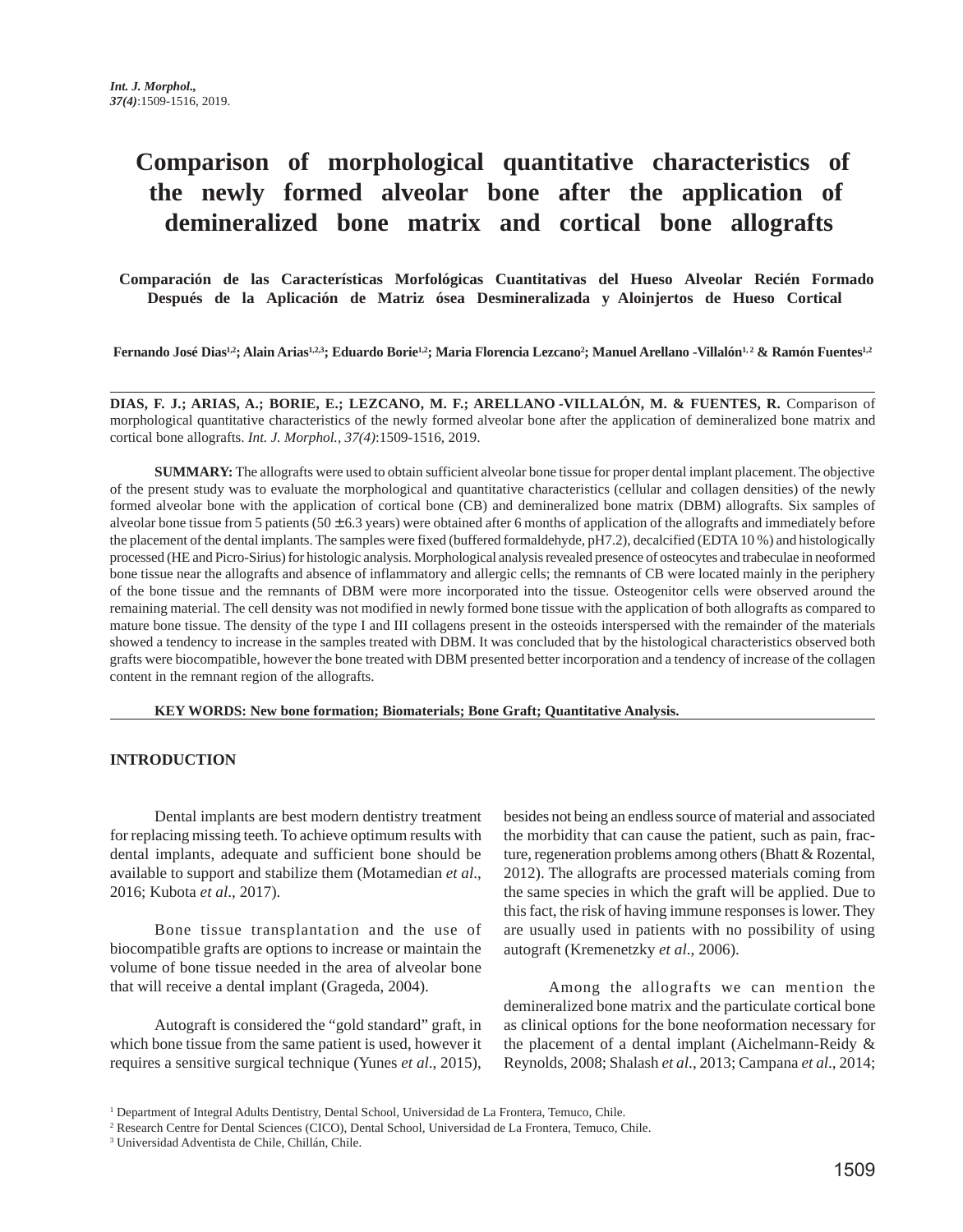Ali *et al*., 2014; Bencharit *et al*., 2015; Pensak *et al*., 2015; Motamedian *et al*.; Kubota *et al*.; Majoor *et al*., 2017; Huang *et al*., 2017).

DBM is a type of refined allograft in which the material is withdrawn its mineral phase so that it has a greater biocompatibility and reduces the probability of transmitting some disease. DBM facilitates osteoinduction, promoting the appearance of growth factors and stimulating the induction of mesenchymal cells, differentiating into osteogenic cells; this process is of great importance to repair bone defects (Bhatt & Rozental). The DBM is a composite material by collagen matrix, non-collagen proteins and growth factors (Gazdag *et al*., 1995; Gruskin *et al*., 2012).

Particulated cortical bone allograft is a type of biological bone substitute of human origin. Currently cortical bone allografts are the most widely used of long bone defects (Huang *et al*.). An advantage of this type of graft is the proximity to the constituent elements and the architecture of the bone tissue, as disadvantage is the potential transmission of diseases (Ali *et al*.).

This case-series study aimed analyze the morphologic and histologic quantitative characteristics of alveolar bone that received demineralized bone matrix (DBM) or Cortical Bone (CB) of patients with atrophic mandibular ridge.

## **MATERIAL AND METHOD**

**Participants.** The present case series study was performed in five male patients  $(50 \pm 6.3$  years old) without systemic pathologies attending to dental private practice in Temuco, Chile. From them were obtained five mandibular sites that were evaluated through clinical examination and histological analysis. These patients required bone substitute material before the placement of endo-osseous dental implants in the sites mentioned. In the six mandibular sites of five volunteers was observed alveolar ridge thickness of 3.0 mm or less. The patients received a detailed explanation of the proposed treatment, agreed and authorized the histological analysis of the bone samples and publication of the results through an informed consent.

**Bone Grafts Application Procedure.** The application of bone grafts followed these steps: a mucoperiosteal flap was performed in the area and moved towards vestibular. Small holes were made in the alveolar bone with a round carbide bur (012) to activate blood flow and to place the bone substitute material. Finally, periosteum was cut in the deepest internal area of the flap to increase length and then sutured. The bone substitutes used in this study were a Cortical Bone allograft (Puros®, Zimmer Biomet, Germany) and Demineralized Bone Matrix present in putty DBM (DynaGraft·D™ putty, Keystone Dental, USA).

**Sample collection and histological processing.** After 6 months of the bone grafts application the dental implants were placed. The six bone samples histologically analyzed in this study were obtained in the alveolar preparation phase for implant placement with trephine drill (3 mm, external diameter), thus was not caused additional damage to the patient.

The bone samples were fixed in buffered 4 % formalin and stored at 4 °C for ~4 weeks. Subsequently, samples were rinsed with saline solution (NaOH, 0.9 %) and decalcified using EDTA solution (10 %; pH 7.2; 22-24 °C); the EDTA solution was changed every 3 days for a period of 2 months. The samples were cut longitudinally with a Leica® RM2255 microtome with 3  $\mu$ m thickness. The hematoxylin-eosin (HE) and Sirius red stainings were performed, the stained microscope slides were analyzed with an optical microscope Leica® DM750 and camera Leica® ICC50 HD, at a final magnification of X100 and X400.

**Morphological and Quantitative Analyzes.**The qualitative morphological analysis was performed on the images stained with HE, with X100 and X400 of magnification.

Quantitative analysis of cell density was also performed on HE stained photomicrographs. Using the ImageJ software (1.48s, Free, NIH - USA) the osteocytes were counted in the bone tissue neoformed with the "Cell Counter" tool, to normalize this data, the area of neoformed bone tissue was measured and the cell value was divided by this area resulting in cell density (cells/mm<sup>2</sup>).

For the analysis of collagen densities, ImageJ software (1.48s, Free, NIH - USA) was also used, considering only the areas of remaining graft and analyzing the content of collagens type I and III that were present interspersed with the materials. The previously described pixel count method was used (Dias *et al*., 2013; Cury *et al*., 2016; Fuentes *et al*., 2017). The areas of this material remaining in the samples were initially defined (Fig. 1A) them the other areas were erased (Fig. 1B), the color channels were divided using the tool "Color> Split channels", considering only red (type I collagen) and green (type III collagen). Finally, each image was transformed into binary images (Fig. 1C, black and white). Using the "Area calculator" tool, the black areas were obtained. The obtained value of each collagen areas were divided by the remaining area of the remaining material obtaining the collagen densities (%).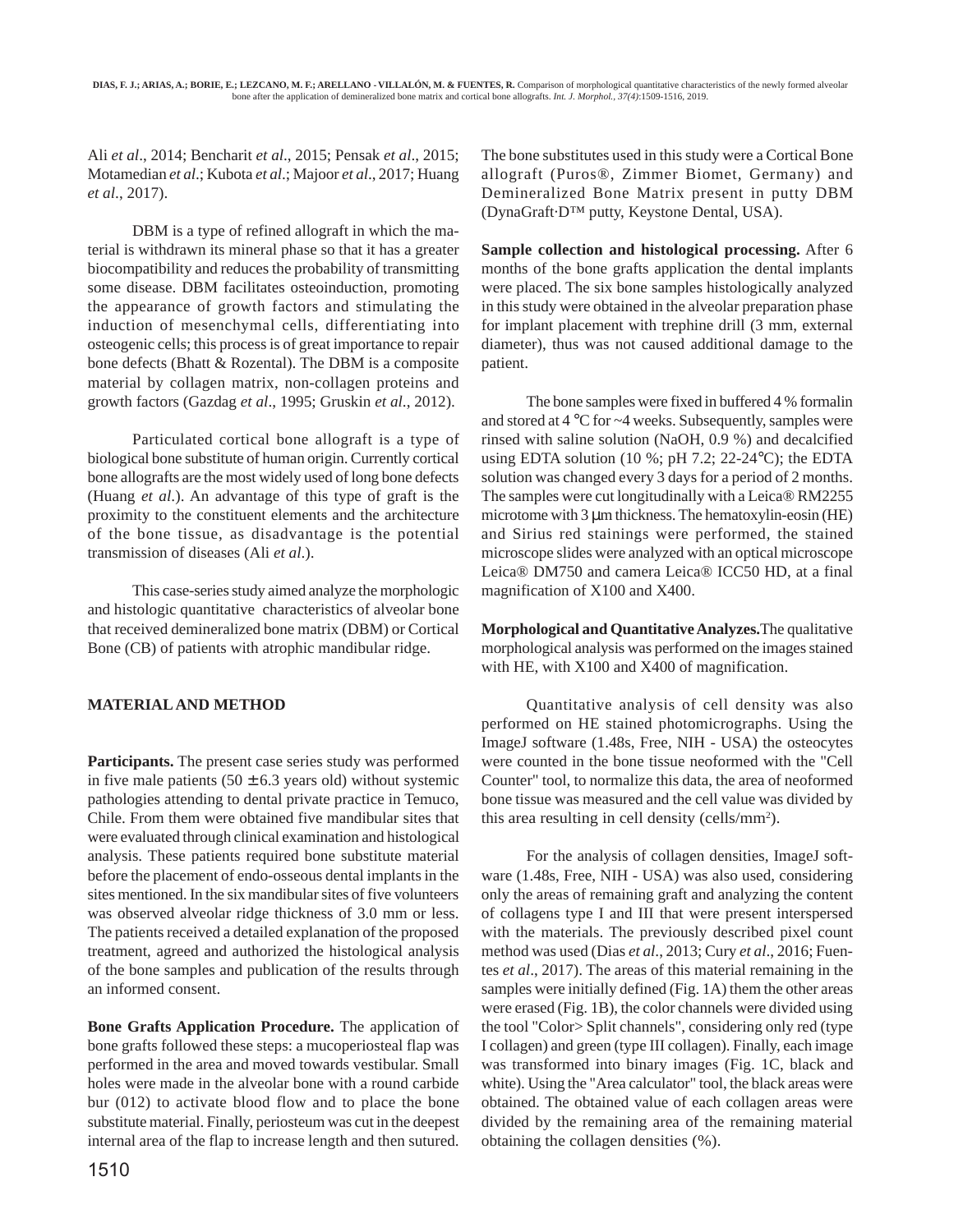

Fig. 1. Analysis of the density of collagen. (A) Samples stained with Picro-Sirius under light polarized with the delimitation of the remainder area of the allograft. (B) Individualized collagen content of the area corresponding only to the allograft. (C) Collagen content in binary for analysis to ImageJ software.

**Statistical analysis.** SigmaPlot 12.0 software (Systat software Inc. San Jose, CA, USA) was used for the statistical analysis. The Shapiro-Wilk test was used to determine the normality of the data. For the data with normal distribution, we used One-Way ANOVA ( $p = 0.05$ ), followed by the Holm - Sidak post hoc test. Data were presented as mean ± standard deviation. For the data whose distribution was not normal, the Kruskal-Wallis test and Dunn 's post hoc test were used. Data were presented with medians, low (25 %) and high (75 %).

#### **RESULTS**

**Morphological analysis.** The alveolar bone samples obtained from the patients who received the "Cortical Bone Graft" presented remnants of the material mainly in the peripheral area of the tissue (Fig. 2A and Fig. 2B). The bone tissue formed around and the osteoid interspersed with the remaining material and the juxtaposition of both are suggestive of biocompatibility and osseointegration (Fig. 2A). No inflammatory and allergic cells were noted in these samples. In the osteoid interspersed to the material it was possible to notice the presence of osteocytes in trabeculae. Around the remaining material, cellular linear formations suggestive of the presence of osteoblasts were observed (Fig. 2B).

The bone tissue samples from the patients who received "DBM" also presented remnant of the material after

6 months of its application, however, a more uniform distribution was observed throughout the sample area of ??the bone tissue, not being present only in the periphery (Fig. 2C). Again, osteintegration characteristics of the material applied with the alveolar bone present in the samples were observed. It was possible to detect bone tissue surrounding the material, osteoid formations juxtaposed and interspersed with the presence of osteocytes, as well as the linear cell formation around the material, suggestive of osteoblasts (Fig. 2D).

**Cellular Density.** Analysis of the neoformed bone tissue of patients receiving CB (CB NB) showed a cell density of 631.5 (low - 410.6; high - 1167 cel/mm<sup>2</sup>). The application of DBM (DBM NB) to the alveolar bone resulted in a neoplasm of osteoid with cell density of 312.6 (low -

 $216.1$ ; high -  $520.2$  cel/mm<sup>2</sup>) (Fig. 2E). Thus, the cellular density of the osteoid of the patients who received CB was significantly higher in comparison to patients who received DBM ( $P = 0.019$ ). However, the evaluation of the cellular densities in the mature bone tissue of the same patients (CB MB – med - 712.8; low - 460.7; high -1219.8 cel/mm<sup>2</sup> and DBM MB – med - 430.5; low - 259.6; high - 520.7 cel/mm2 ) did not show significant differences regarding the areas of neoformed bone tissue.

Density of collagen in the osteoid interspersed with the remaining material. Under polarized light analysis, two types of collagen type I (red) and type III (green) collagen were present in the osteoid formed between the alveolar bone samples of patients receiving CB (Fig. 3A and Fig. 3B) and DBM (Fig. 3C and Fig. 3D). In both cases the proportion of type I collagen was higher than type III.

The analysis of the density of the type I collagen in osteoids among the remaining material, even with different values, did not reveal significant differences between the applications of CB (Med - 8.2; low - 5.6; high - 15.1 %) and DBM (Med- 18.7; low - 7.9; high - 30 %) (Fig. 3E).

The density of type III collagen in the osteoid formed between the remaining material presented similar characteristics to type I collagen. Thus, there was no difference associated with the material used (CB -  $0.59 \pm$ 0.69 % and DBM -  $1.67 \pm 1.89$  %), even with larger values observed in the patients who received the DBM application (Fig. 3F).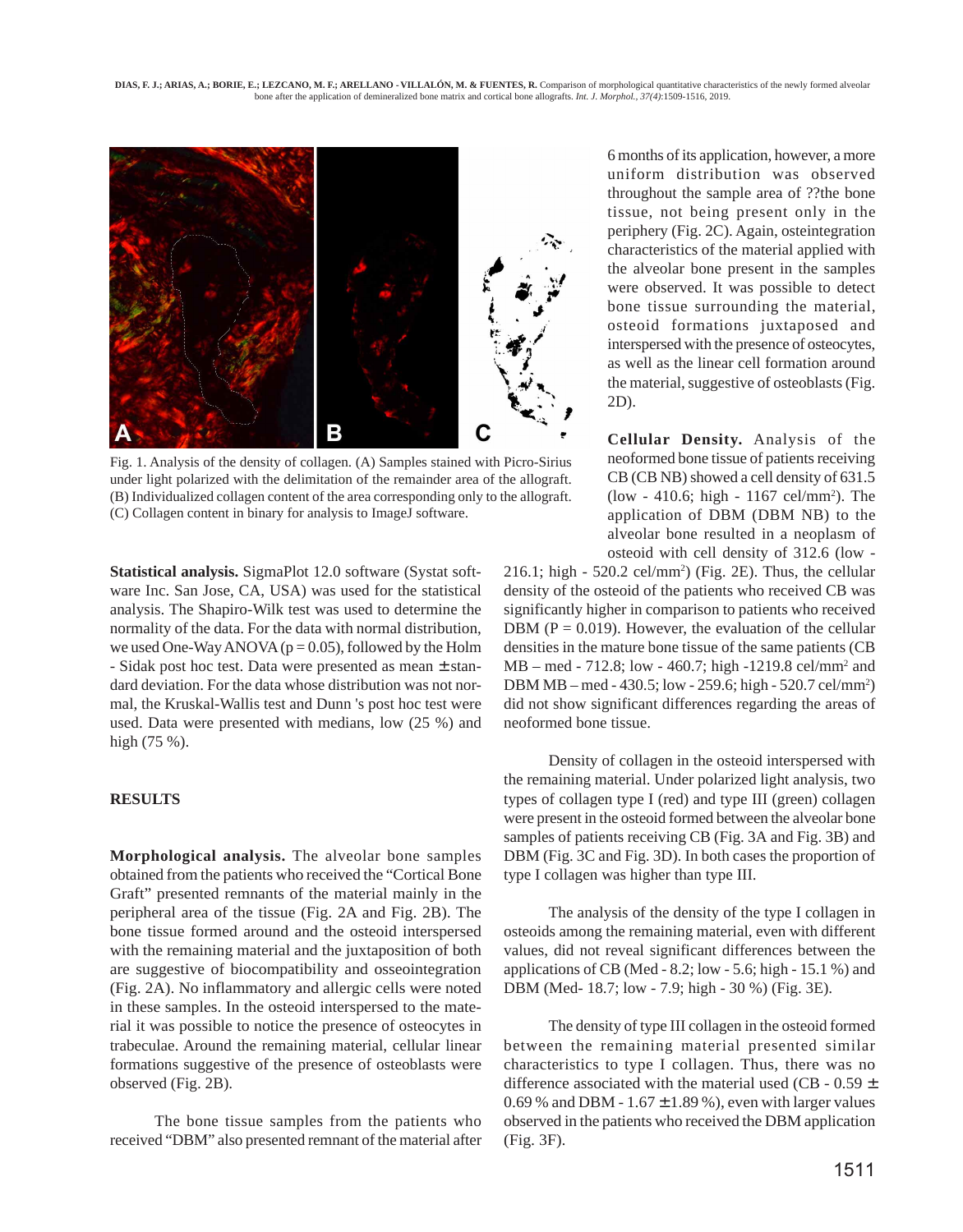**DIAS, F. J.; ARIAS, A.; BORIE, E.; LEZCANO, M. F.; ARELLANO - VILLALÓN, M. & FUENTES, R.** Comparison of morphological quantitative characteristics of the newly formed alveolar bone after the application of demineralized bone matrix and cortical bone allografts. *Int. J. Morphol., 37(4)*:1509-1516, 2019.



**Bone Cellular Density** 



Fig. 2. Qualitative Morphological Analysis. (A) Cortical Bone - Neoformed bone tissue juxtaposed to the remnant of the material in the peripheral region (X100). (B) Cortical Bone - A linear formation suggestive of osteoblasts around the remainder of the material (X400). (C) DBM - Bone formation around the remaining graft material (X100). (D) DBM - Linear formation suggestive of osteoblasts around the remaining material (X400). (E) Density of osteocytes Chart. Comparisons between mature bone tissue of patients with application of CB (CB MB) and DBM (MB DBM), and neoformed bone with CB (CB NB) and DBM (DBM - NB). There was only difference between CB NB and DBM NB ( $p =$ 0.019).

### **DISCUSSION**

The present study analyzed the morphological and quantitative histological characteristics of the newly formed

alveolar bone after the application of two allografts Cortical Bone and Demineralized Bone Matrix prior to the placement of intraosseous dental implants in patients. Previous studies have shown positive results with the use of these grafts by different methods of analysis (Aichelmann-Reidy &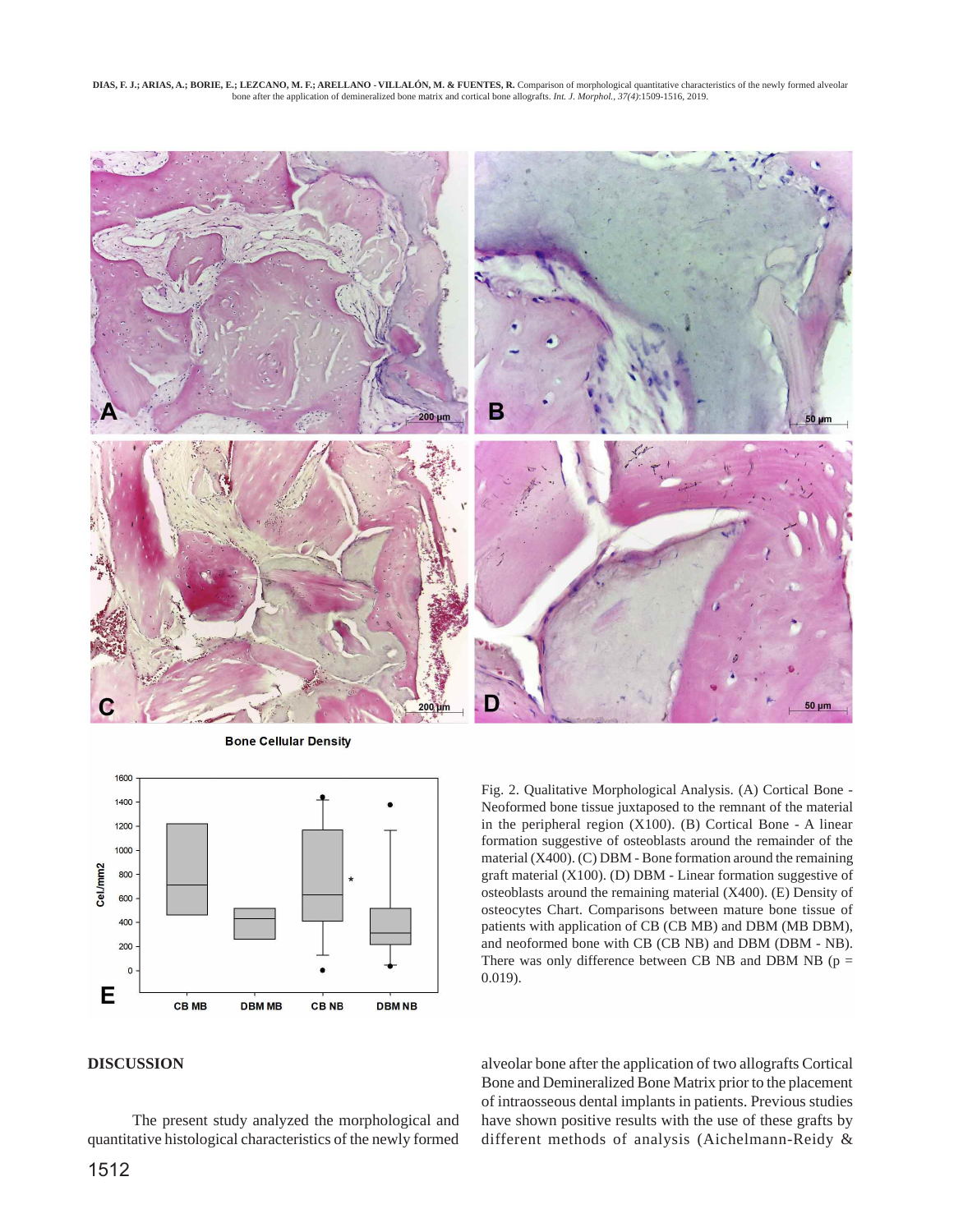**DIAS, F. J.; ARIAS, A.; BORIE, E.; LEZCANO, M. F.; ARELLANO - VILLALÓN, M. & FUENTES, R.** Comparison of morphological quantitative characteristics of the newly formed alveolar bone after the application of demineralized bone matrix and cortical bone allografts. *Int. J. Morphol., 37(4)*:1509-1516, 2019.



Fig. 3. Analysis of the Density of Collagens I and III, Picro-Sirius staining. (A) Cortical Bone - Remnant of CB under normal light (X400). (B) Cortical Bone - Remnant of CB under polarized light, the presence of collagens type I (red) and type III (green) (X400) is noted. (C) DBM - Remaining DBM under normal light (X400). (D) DBM - Remaining DBM under polarized light, the presence of type I (red) and type III (green) collagens (X400) is noted. (E) Type I collagen density Chart - No significant difference was observed between CB and DBM (p>0.05). (F) Type III collagen density chart - No significant difference was observed between CB and DBM (p>0.05).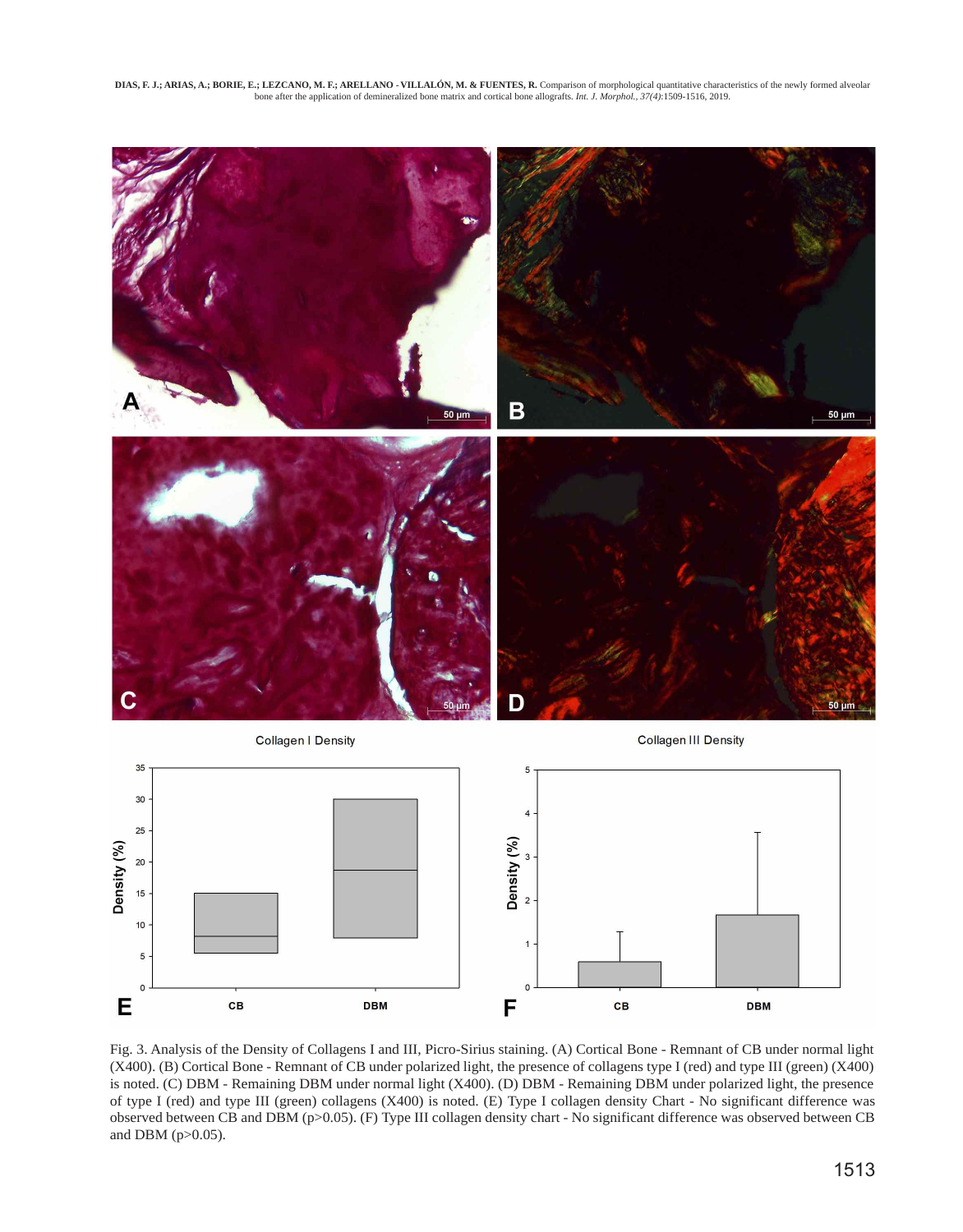Reynolds; Shalash *et al*.; Ali *et al*.; Campana *et al*.; Bencharit *et al*.; Pensak *et al*.; Motamedian *et al*.; Kubota *et al*.; Majoor *et al*.; Huang *et al*.). Kaya *et al*. (2009) revealed improvement of clinical parameters in hard and soft periodontal tissues with the use of different types of DBM, suggesting that the histological analysis was necessary to evaluate the regenerative potential of this type of graft in human bone defects.

In the histological analysis of the bone tissue after 6 months of application of the materials, trabeculae containing osteocytes were observed in the areas of neoformed bone tissue close to the remnants of both allografts. In addition, linearly shaped cell structures around the remnant material suggestive of osteoblasts were noted. No cells suggestive of inflammatory processes and hypersensitivity were observed.

Reports from previous studies revealed similar results in the use of CB (Deluiz *et al*., 2016) and DBM (Kadkhodazadeh *et al*., 2009). The presence of trabecular formations, presence of osteocytes and activity of osteoblastic cells. These characteristics indicate a good incorporation of the grafts (Deluiz *et al*.). The presence of inflammatory cells after 1-2 weeks in the use of DBM reported by (Kadkhodazadeh *et al*.) that differs from our results, may be due to the different periods analyzed.

The main morphological difference between CB and DBM applications was the location of the remnants of the materials. CB remains were present mainly in the periphery of the newly formed bone, and the remainder of DBM was more intermixed with neroformed alveolar bone tissue. These data suggest a better osseointegration (Bhatt & Rozental) of the DBM compared to CB. Other clinical studies have also reported the presence of allograft remnants after 6 months of application (Shalash *et al*.; Motamedian *et al*.).

This difference in the incorporation of the applied grafts may be due to the different characteristics of both grafts with regard to osteoconduction and osteoinduction. The CB allograft presents a favorable architecture for neoformation of bone tissue, thus characterized as an osteoconductive biomaterial (Müller *et al*., 2013; Ali *et al*.; Campana *et al*.). DBM in addition to presenting osteocoduction also presents osteoinductive characteristics for the preservation of the organic matrix, which can often contain growth factors that play a fundamental role in the formation of extracellular matrix, proliferation and cell migration that directly induce the formation of bone tissue (Kadkhodazadeh *et al*.; Bencharit *et al*.; Pensak *et al*.; Jamjoom & Cohen, 2015). Growth factors that may be present in DBM are bone morphogenetic proteins (BMP), transforming growth factor-b (TGF-b), fibroblast growth factor (FGF), insulin-like growth factor (IGF), vascular endothelial growth factor (VEGF) (Kaya *et al*.; Kadkhodazadeh *et al*.; Campana *et al*.; Jamjoom & Cohen; Bencharit *et al*.; Pensak *et al*.).

In the analysis of the collagen components by polarized light microscopy, it was possible to observe that in the application of both BC and DBM the presence of osteoid formations interspersed with the remaining material composed of collagen, which was mainly type I, the main constituent of the organic portion of bone tissue (Shahar & Weiner, 2018). The type III collagen was also present in these formations, however to a lesser extent. A previous study of our research group reported the formation of bone tissue with composition from two types of collagen when DBM putty was used for bone neoformation (Fuentes *et al*., 2017).

Quantitative analysis showed higher cell density in the neoformed bone tissue when CB was applied in comparison to DBM. However, similar values were observed in regions of mature bone from the same patients. These data suggest that differences in cell densities noted are related more to differences in tissue characteristics between patients than through application of materials. In addition, the grafting materials applied were not able to alter this characteristic of the neoformed bone tissue. Histological studies reported the presence of osteocytes in areas of neoformed bone with the application of CB and DBM allografts (Kadkhodazadeh *et al*.; Deluiz *et al*.). However, none of these studies evaluated the cell density of osteocytes in this area of newly formed tissue.

The densities of the types I and III collagens present in the osteoid formations interspersed with the remnants of the materials did not show significant differences, although higher values were observed when DBM was applied to both types of collagen compared to CB. This tendency, unconfirmed statistically, of higher collagen densities in the bone samples of patients who received the DBM application may be associated with their composition, which is mainly composed of collagen matrix, especially type I (Campana *et al*.; Pensak *et al*.; Liu *et al*., 2017). Our previous study with DBM putty application (Fuentes *et al*.), revealed results similar to the present study, in which we also noticed higher values of density of collagens type I and III in the samples of neoformed bone tissue of patients who received DBM, however without significant differences.

An ideal bone substitute should be biocompatible, do not evoke adverse inflammatory effects, with osteocodutive, osteoinductive characteristics, be reabsorbable, readily available and reasonably cost (Campana *et al*.) that integrates with tissues (Motamedian *et al*.).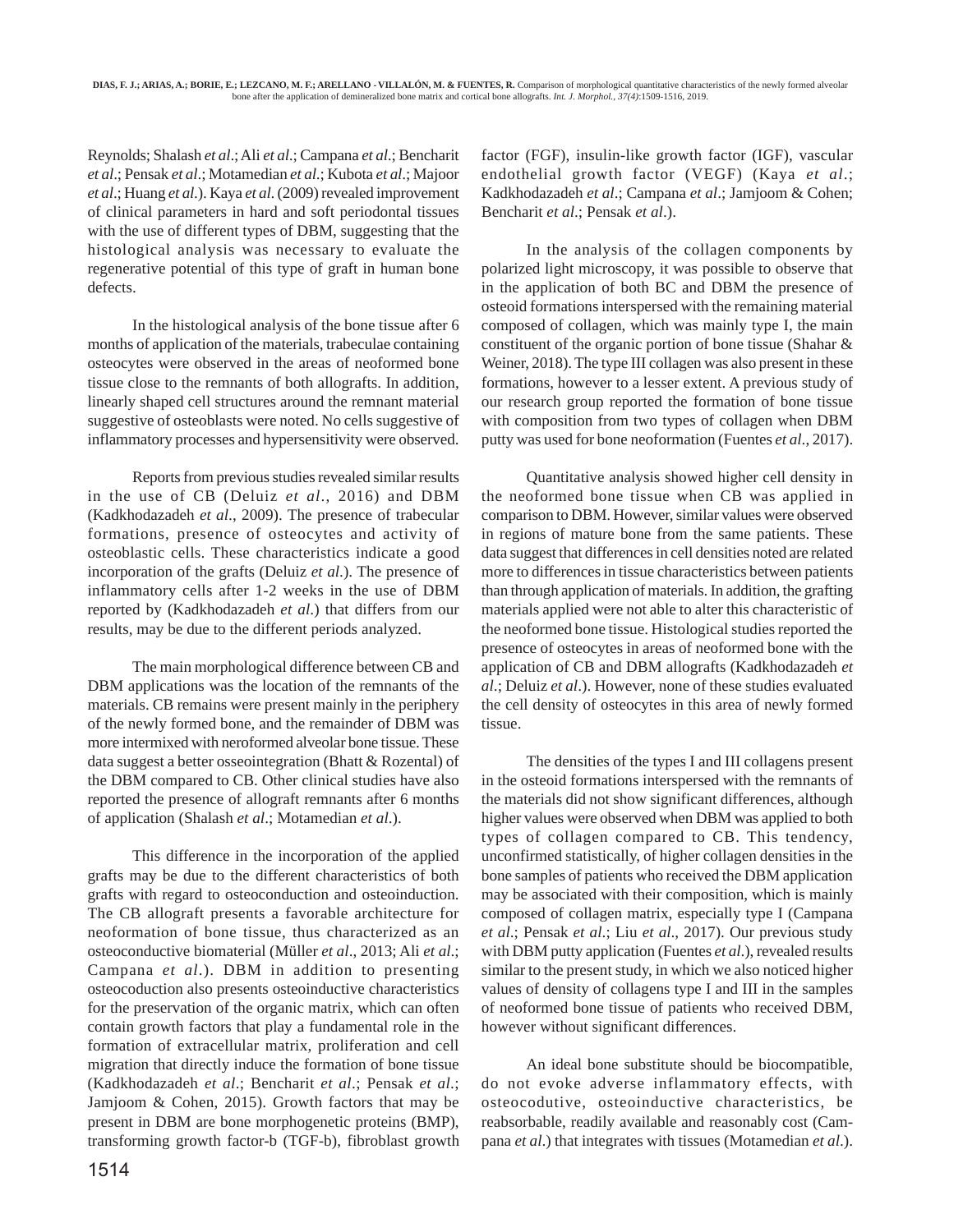Although some differences were observed between the results obtained, the characteristics analyzed in the present study suggest that both allografts (CB and DBM) complied with the suggested precepts.

Among the limitations of the study, we can mention the small number of patients and the lack of homogeneity of the samples, even taking care to choose patients without systemic diseases or other alterations. We justify the small number and differences mentioned above of the samples due to the difficulty of obtaining bone tissue samples with the characteristics necessary for the present study.

Considering the limitations of the study, the data analyzed allow us to conclude that the allografts applied were biocompatible because they resulted in a new bone formation with presence of osteocytes, osteogenitor cells, absence of inflammatory and allergic components and formations composed mainly of type I collagen in the materials remaining. The materials were not able to modify the cellular density of newly formed bone tissue when compared to mature bone tissue. DBM presented better osseointegration and a tendency, not statistically confirmed, to increase collagen densities (type I and III). Future studies with a greater number of patients and incorporating different techniques of analysis may help to clarify and improve the understanding of the results obtained in the present study.

**DIAS, F. J.; ARIAS, A.; BORIE, E.; LEZCANO, M. F.; ARELLANO - VILLALÓN, M. & FUENTES, R.** Comparación de las características morfológicas cuantitativas del hueso alveolar recién formado después de la aplicación de matriz ósea desmineralizada y aloinjertos de hueso cortical. *Int. J. Morphol., 37(4)*:1509-1516, 2019.

**RESUMEN:** Los aloinjertos son utilizados para obtener tejido óseo alveolar apropiado para la colocación correcta del implante dental. El objetivo de este trabajo fue evaluar las características morfológicas y cuantitativas (densidades celulares y de colágeno) del hueso alveolar recién formado con la aplicación de aloinjertos de hueso cortical (CB) y matriz desmineralizada de hueso (DBM). Seis muestras de tejido óseo alveolar fueron obtenidas de 5 pacientes ( $50 \pm 6.3$  años) después de 6 meses de aplicación de los aloinjertos e inmediatamente antes de la colocación de los implantes dentales. Las muestras fueron fijadas (formaldehído tamponado, pH 7,2), descalcificadas (EDTA al 10%) y procesadas histológicamente (HE y Picro-Sirius) para el análisis histológico. El análisis morfológico reveló la presencia de osteocitos y trabéculas en el tejido óseo neoformado cerca de los aloinjertos y la ausencia de células inflamatorias y alérgicas; los remanentes de CB se ubicaron principalmente en la periferia del tejido óseo y los remanentes de DBM se incorporaron más en el tejido. Se observaron células osteogenitoras alrededor del material restante. La densidad celular no se modificó en el tejido óseo recién formado con la aplicación de ambos aloinjertos en comparación con el tejido óseo maduro. La densidad de los colágenos de tipo I y III presentes en los osteoides intercalados con el resto de los materiales mostró una tendencia a aumentar en las muestras tratadas con DBM. Se concluyó que, debido a las características histológicas observadas, ambos injertos fueron biocompatibles, sin embargo, el hueso tratado con DBM presentó una mejor incorporación y una tendencia al aumento del contenido de colágeno en la región remanente de los aloinjertos.

#### **PALABRAS CLAVE: Formación de hueso nuevo; Biomateriales; Injerto óseo; Análisis cuantitativo.**

#### **REFERENCES**

- Aichelmann-Reidy, M. E. & Reynolds, M. A. Predictability of clinical outcomes following regenerative therapy in intrabony defects. *J. Periodontol., 79(3)*:387-93, 2008.
- Ali, S. A.; Karthigeyan, S.; Deivanai, M. & Kumar, A. Implant rehabilitation for atrophic maxilla: a review. *J. Indian Prosthodont. Soc., 14(3)*:196- 207, 2014.
- Bencharit, S.; Byrd, W. C. & Hosseini, B. Immediate placement of a poroustantalum, trabecular metal-enhanced titanium dental implant with demineralized bone matrix into a socket with deficient buccal bone: A clinical report. *J. Prosthet. Dent., 113(4)*:262-9, 2015.
- Bhatt, R. A. & Rozental, T. D. Bone graft substitutes. *Hand Clin., 28(4)*:457- 68, 2012.
- Campana, V.; Milano, G.; Pagano, E.; Barba, M.; Cicione, C.; Salonna, G.; Lattanzi, W. & Logroscino, G. Bone substitutes in orthopaedic surgery: from basic science to clinical practice. *J. Mater. Sci. Mater. Medd., 25(10)*:2445-61, 2014.
- Cury, D. P.; Dias, F. J.; Miglino, M. A. & Watanabe, I. S. Structural and ultrastructural characteristics of bone-tendon junction of the calcaneal tendon of adult and elderly wistar rats. *PLoS One, 11(4)*:e0153568, 2016.
- Deluiz, D.; Oliveira, L. S.; Fletcher, P.; Pires, F. R.; Tinoco, J. M. & Tinoco, E. M. B. Histologic and tomographic findings of bone block allografts in a 4 years follow-up: a case series. *Braz. Dent. J., 27(6)*:775-80, 2016.
- Dias, F. J.; Issa, J. P. M.; Iyomasa, M. M.; Coutinho-Netto, J.; Calzzani, R. A. J.; Iyomasa, D. M.; Sousa, L. G.; de Almeida, S. R. Y.; Cury, D. P. & Watanabe, I. S. Application of a low-level laser therapy and the purified protein from natural latex (Hevea brasiliensis) in the controlled crush injury of the sciatic nerve of rats: a morphological, quantitative, and ultrastructural study. *Biomed Res. Int., 2013*:597863, 2013.
- Fuentes, R.; Saravia, D.; Arias, A.; Prieto, R. & Dias, F. Mandibular dental implant placement using demineralized bone matrix (DBM). *Biomed. Res. (India), 28(6)*:2656-60, 2017.
- Gazdag, A. R.; Lane, J. M.; Glaser, D. & Forster, R. A. Alternatives to autogenous bone graft: efficacy and indications. *J. Am. Acad. Orthop. Surg., 3(1)*:1-8, 1995.
- Grageda, E. Platelet-rich plasma and bone graft materials: a review and a standardized research protocol. *Implant Dent., 13(4)*:301-9, 2004.
- Gruskin, E.; Doll, B. A.; Futrell, F. W.; Schmitz, J. P. & Hollinger, J. O. Demineralized bone matrix in bone repair: history and use. *Adv. Drug Deliv. Rev., 64(12)*:1063-77, 2012.
- Huang, Z.; Cheng, C.; Wang, J.; Wei, H.; Liu, X.; Yan, X.; Zhou, Y.; Liu, Y. & Yang, S. Surface Properties and MC3T3-E1 Cell Response of Cortical Bone Allografts Modified with Low-Concentration Phosphoric Acid. *Cell. Physiol. Biochem., 41(4)*:1572-83, 2017.
- Jamjoom, A. & Cohen, R. E. Grafts for ridge preservation. *J. Funct. Biomater., 6(3)*:833-48, 2015.